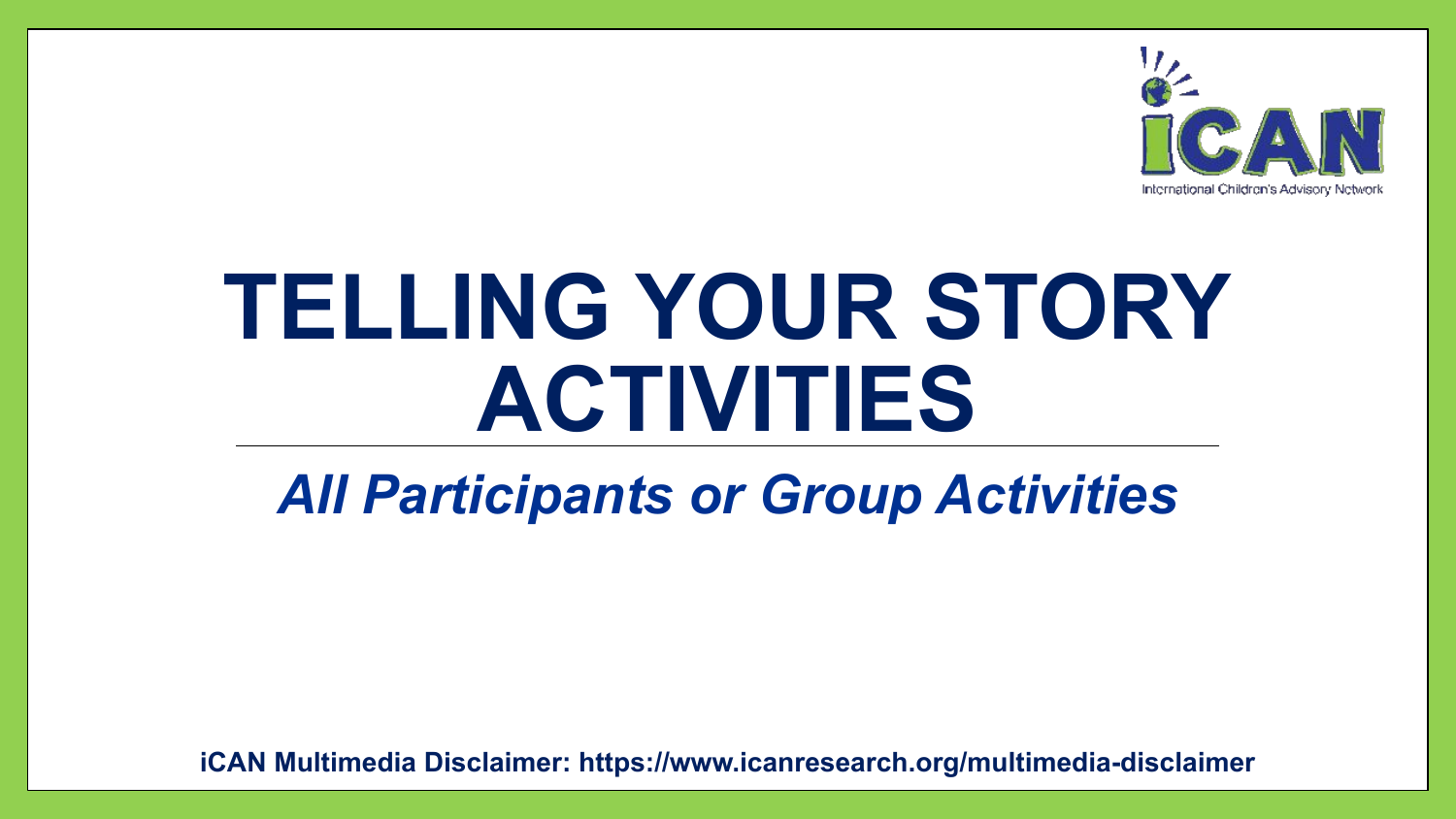## Activity Instructions



- **• Hey group members! We have some fun activities for you!**
- **• Ask your group leader if these activities can be completed with your group or on your own!**
- **• You are looking at the activities for all participants or group activities!**
- **• Open the activity and follow the links provided to guide you through!**
- **• At the end of the lesson, the link to the All Participants or Group Activities checklist will be provided.**
- **• Complete the checklist, show it to your group leader and get your certificate!**
- **• Good luck!**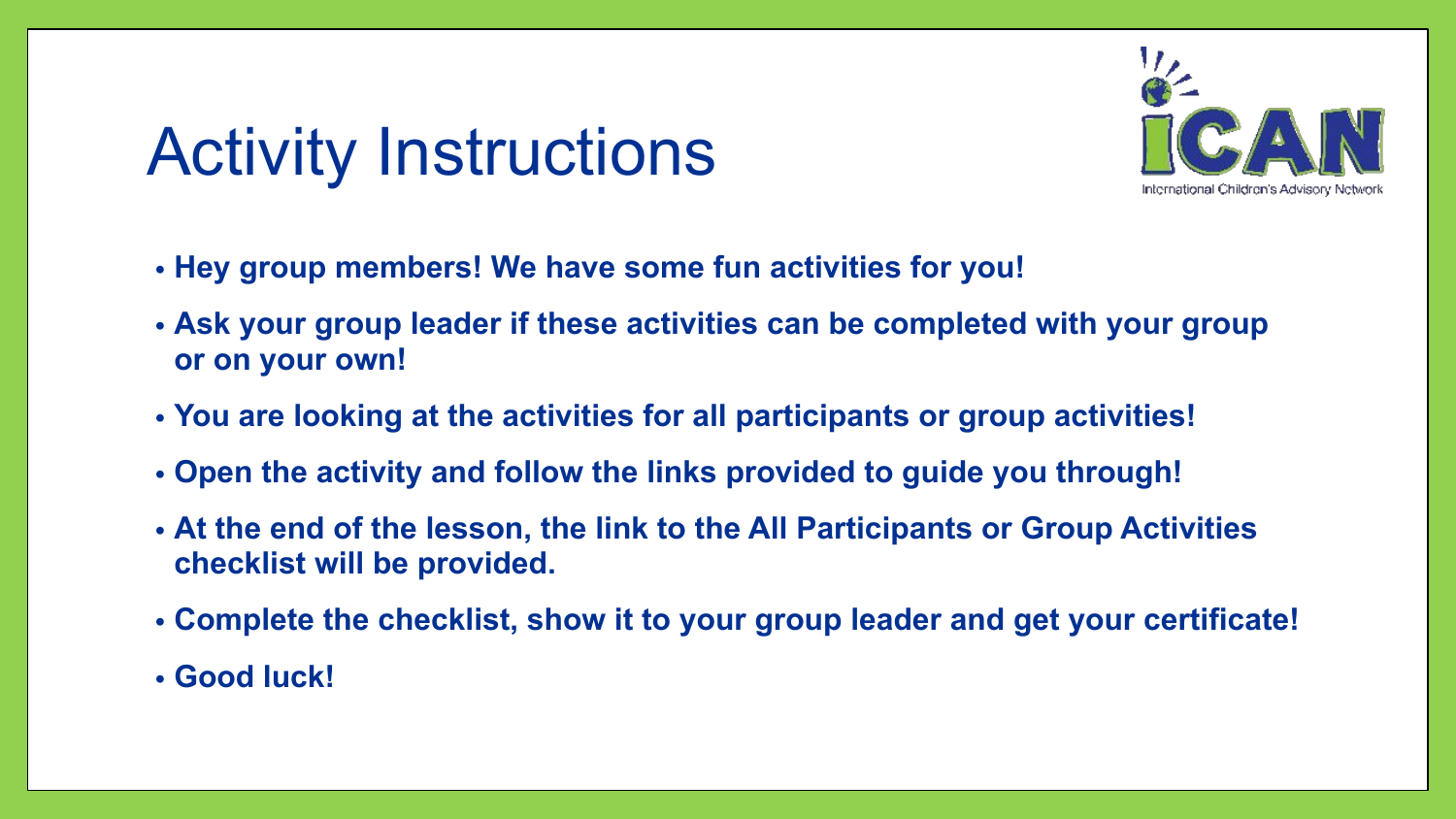### <span id="page-2-0"></span>Activities to complete:

*(Click on the links below to go to the activity listed)*



#### **•Activity 1**

- **• Jumo Health Coloring Book Activity**
- *• [Please click here to go to Activity](#page-5-0) 1*

#### **•Activity 2**

- **• Medi-kids Spot the Difference Challenge**
- *• [Please click here to go to Activity](#page-6-0) 2*

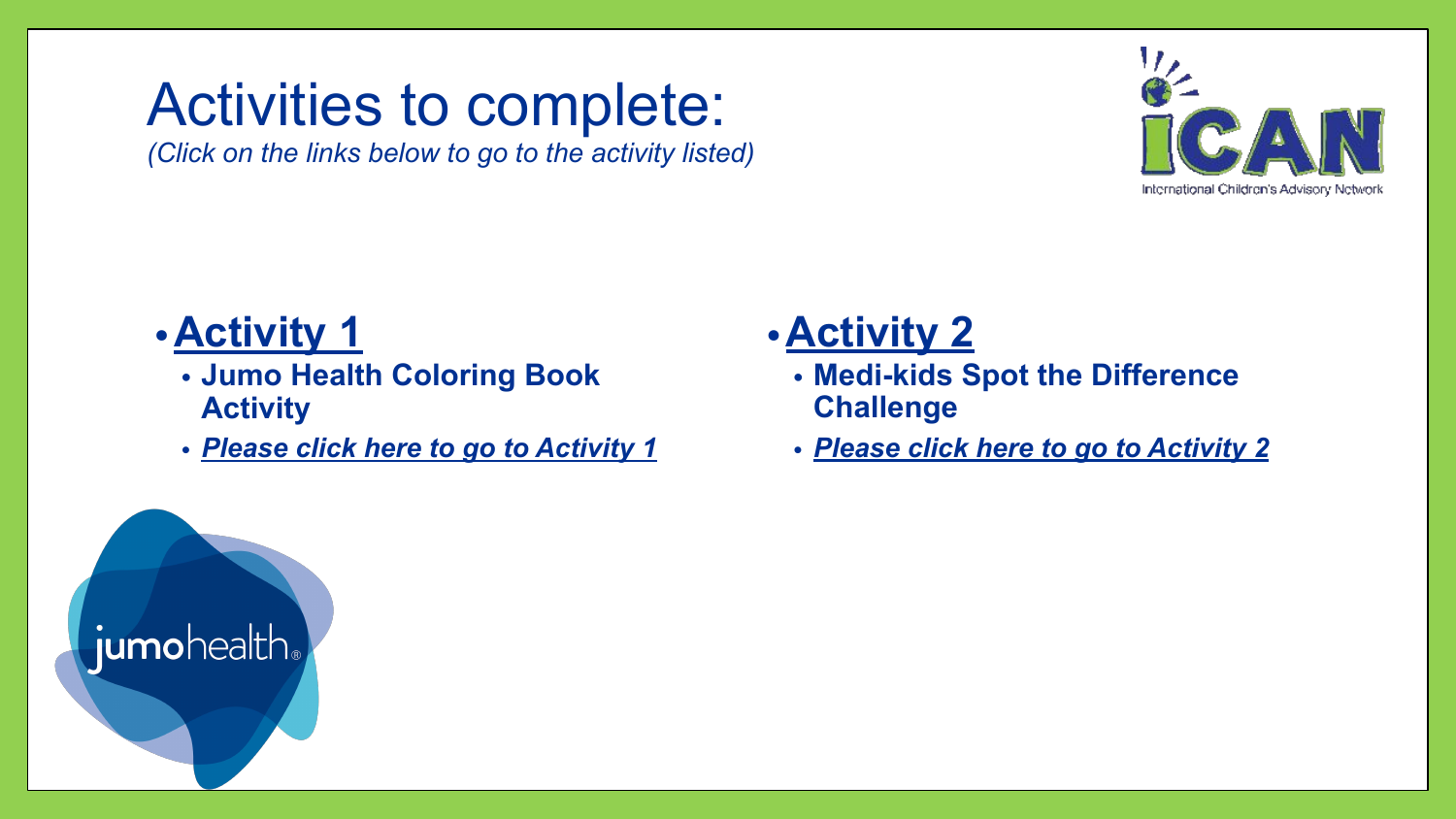### <span id="page-3-0"></span>Activities to complete:

*(Click on the links below to go to the activity listed)*



#### **•Activity 3**

- **• Lead Positively**
- *• [Please click here to go to Activity](#page-7-0) 3*

### **•Activity 4**

- **• Guess Who I Am**
- *• [Please click here to go to Activity](#page-8-0) 4*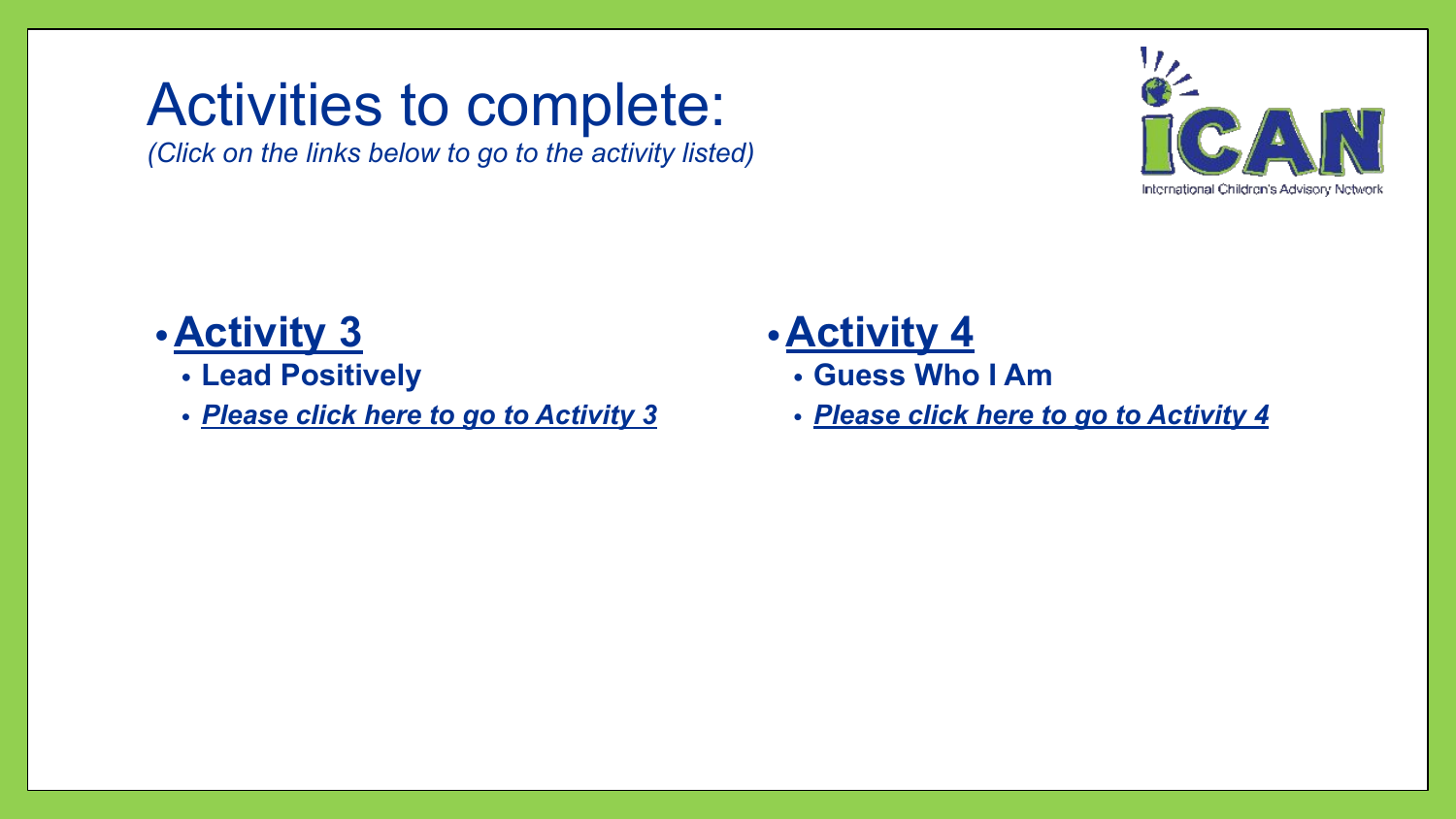### <span id="page-4-0"></span>Activities to complete:

*(Click on the links below to go to the activity listed)*



#### **•Activity 5**

- **• Song: "We're the Heroes"**
- *• [Please click here to go to Activity](#page-9-0) 5*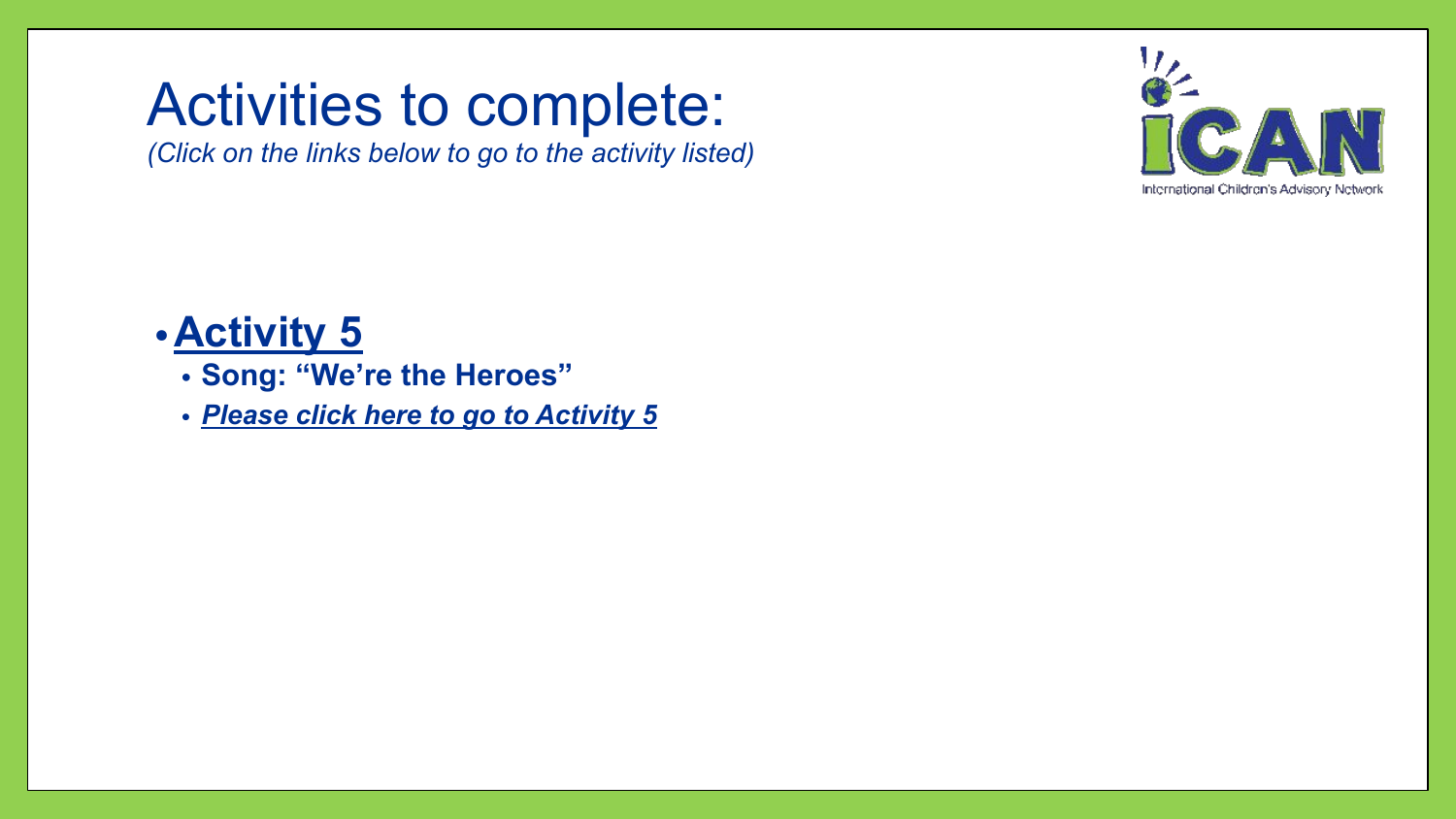### <span id="page-5-0"></span>Activity 1 Jumo Health Coloring Book Activity



*• [Please click here to go to Jumo Health Coloring Book](https://www.icanresearch.org/_files/ugd/df726f_35617d8416a34d8185924ef1db4e34c3.pdf)*

**• Good luck!** 



*[Please click](#page-2-0) [here to return](#page-2-0) [to Activities](#page-2-0) [page](#page-2-0)*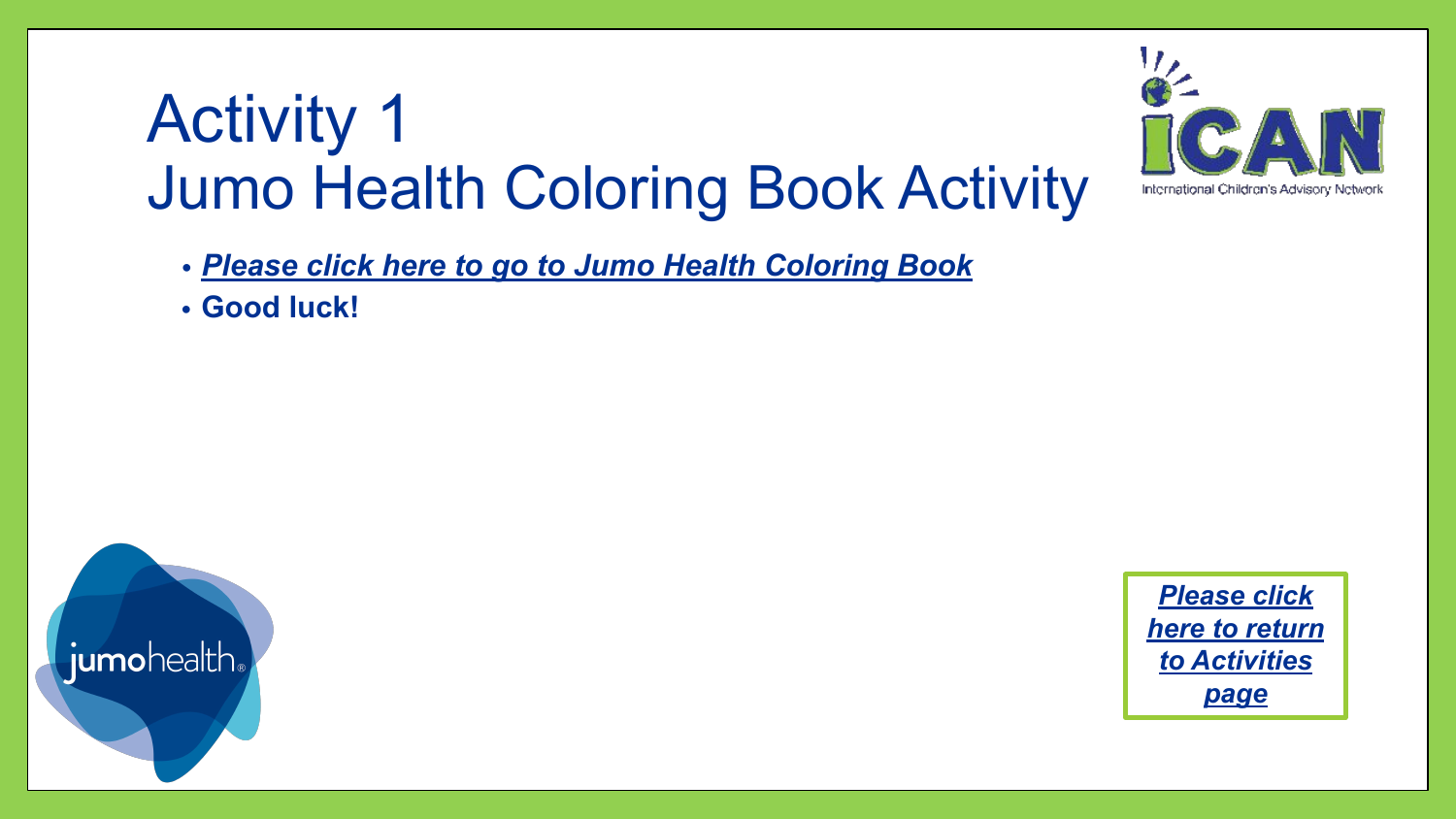### <span id="page-6-0"></span>Activity 2 Medi-kids Spot the Difference Challenge



- **• Click the link below and find the Medi-kids Spot the Difference Challenge**
- **• Find and circle the 7 things that are different within the two pictures**
	- *• [Please click here to go to Medi-kids Spot the Difference Challenge](https://www.icanresearch.org/_files/ugd/df726f_35617d8416a34d8185924ef1db4e34c3.pdf)*
- **• Tell a story about what is going on in this picture**
- **• Share completed activity with your group leader**
	- **• Good luck!**

jumohealth.

*[Please click here](#page-3-0) [to return to](#page-3-0) [Activities page](#page-3-0)*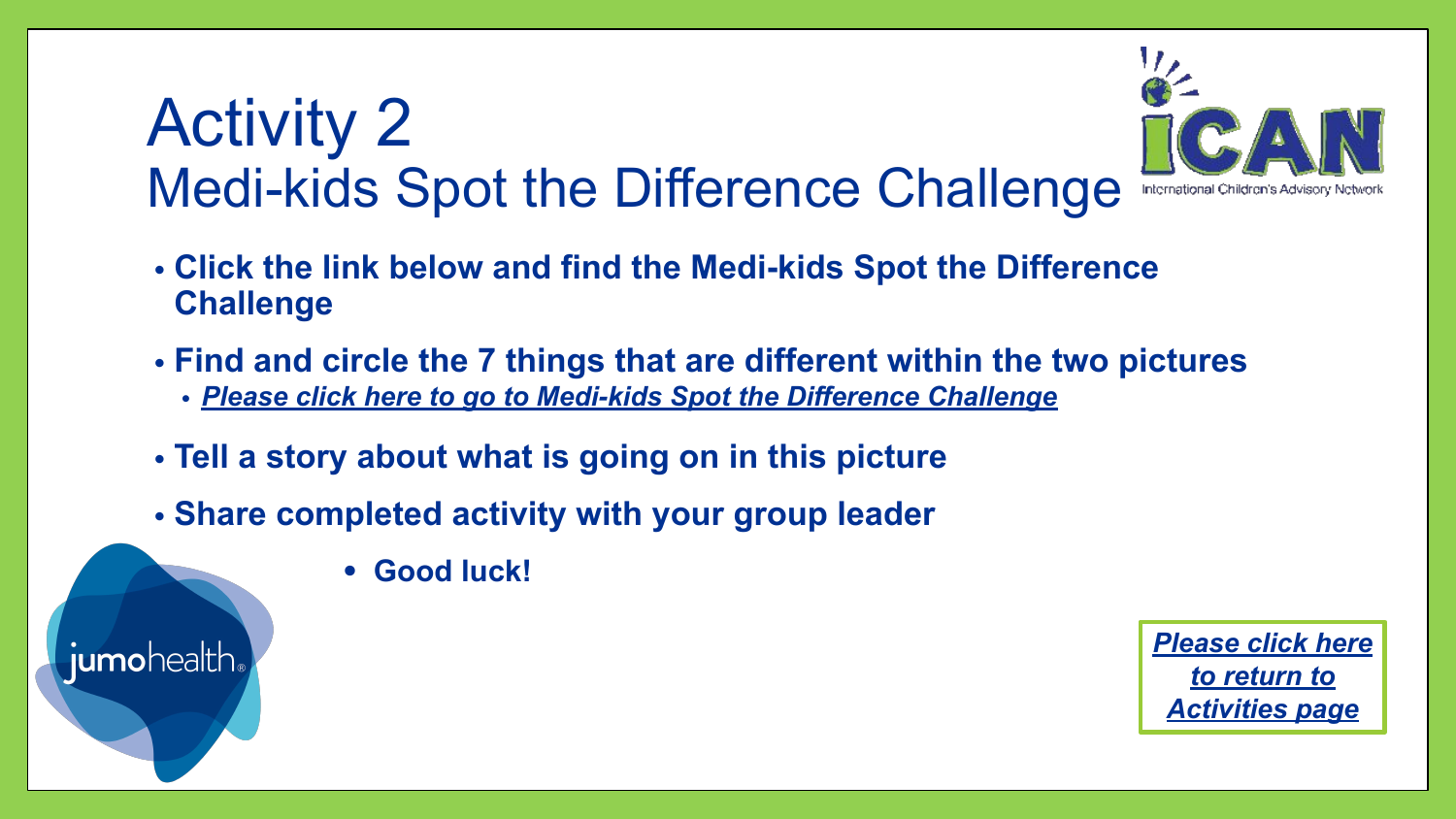### <span id="page-7-0"></span>Activity 3 Lead Positively



- **• Choose another chapter member for this activity**
	- *• Please ask you group leader if there is a specific way that they want to help you choose who to pick*
- **• To the chapter member you chose, share with them three of their strengths or three good things about them**
	- *• Ask your group leader if they want the good things to be written down or said out loud*

**• Good luck!**

*[Please click here](#page-3-0) [to return to](#page-3-0) [Activities page](#page-3-0)*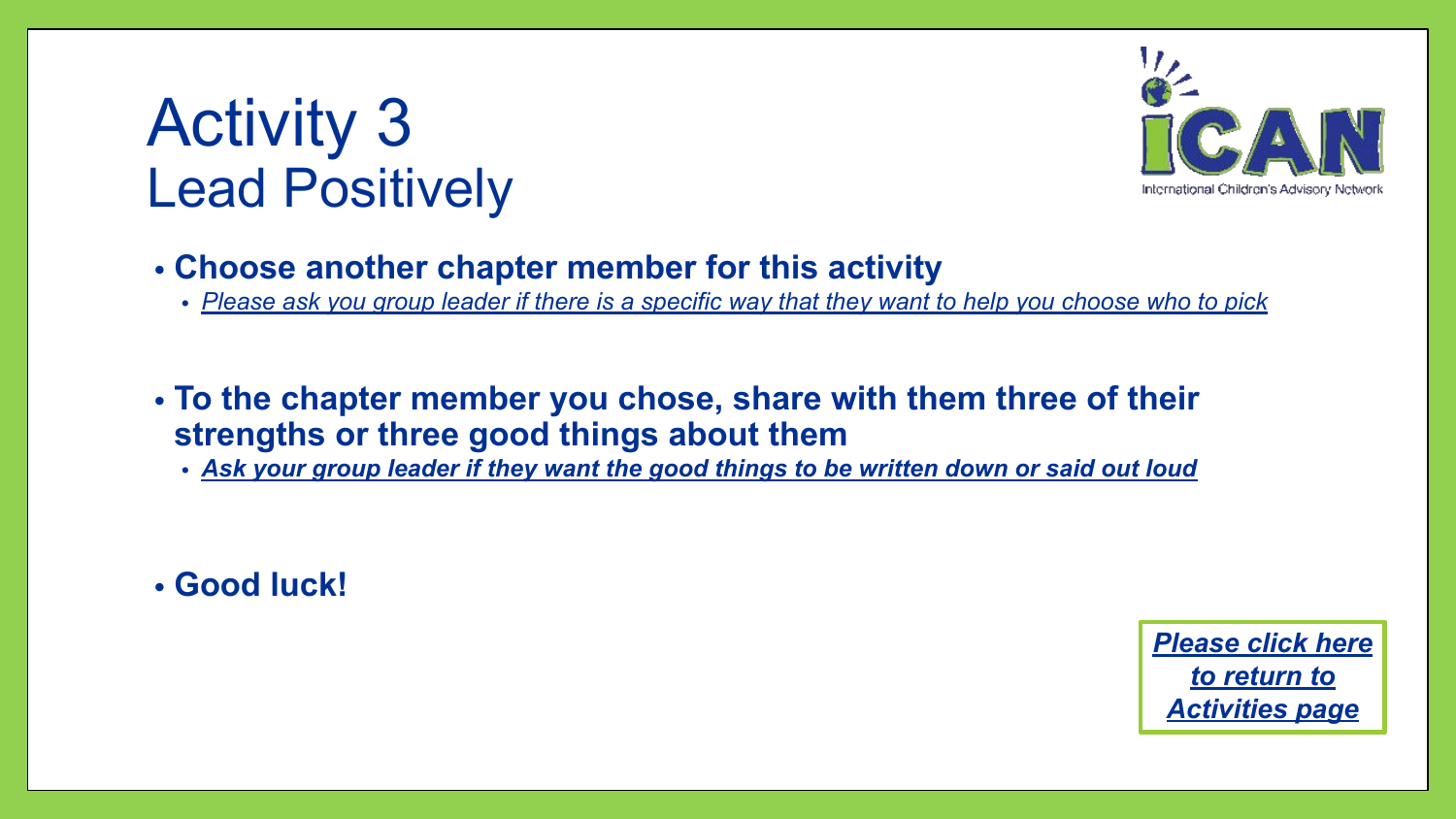### <span id="page-8-0"></span>Activity 4 Guess Who I Am



- **• Click the link below to learn about some inspirational leaders**
	- *• [Please click here to go to Inspirational Leaders](https://www.icanresearch.org/_files/ugd/df726f_d7dce899c1294967aeef777a69191da8.pdf) Presentation*
- **• Choose from one of the inspirational leaders provided, or come up with your own!**
- **• Tell us a story about who this person is or what they believe in, without saying the name of the person you picked.**
	- *• Ask your group leader if this should be done in a group setting or recorded on your phone*
- **• Ask the group to guess who they think you are talking about!**
- **• Good luck!**

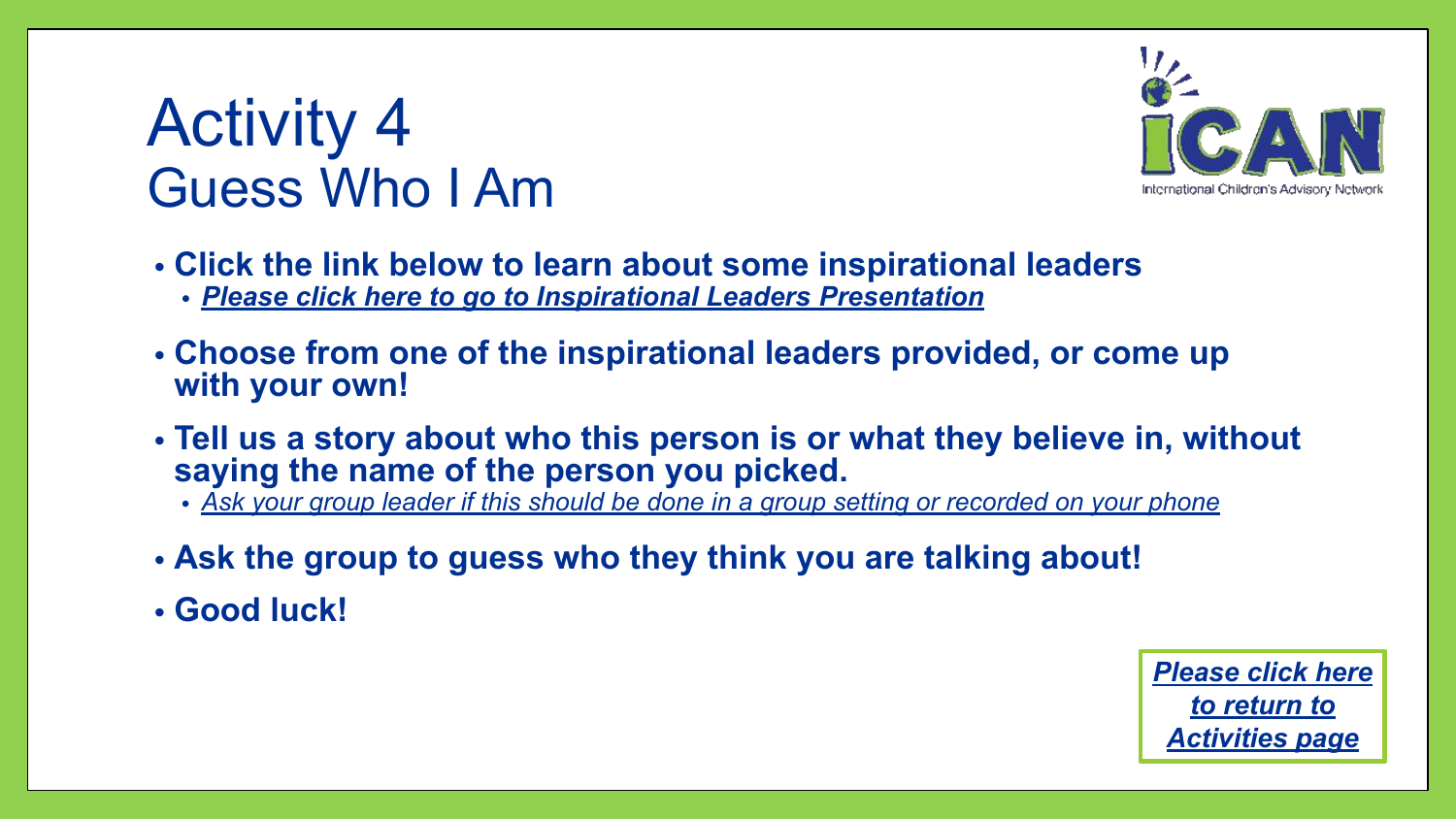### <span id="page-9-0"></span>Activity 5 Song "We're the Heroes

- **• Listen to the song and sing along!**
	- *• [Please click here to listen to the](https://9b004d02-a9e0-44e6-a351-f67319b88db6.filesusr.com/ugd/df726f_b3ed2940209749f3b5c0fdaa1f569df1.pptx?dn=We%20are%20the%20Heroes%20Song%20%26%20Lyrics%20(2-15-22).pptx) [song!](https://9b004d02-a9e0-44e6-a351-f67319b88db6.filesusr.com/ugd/df726f_b3ed2940209749f3b5c0fdaa1f569df1.pptx?dn=We%20are%20the%20Heroes%20Song%20%26%20Lyrics%20(2-15-22).pptx)*
- **• Lyrics are over here!**
- **• Good luck!**

*[Please click here](#page-10-0) [to go to the](#page-10-0) [Activities](#page-10-0) [completion page](#page-10-0)*



#### **"We're the Heroes"**

**We stand up for those who do not have a stand.**

**We speak up for those who wish they could, but can't.**

**We're the voice that shares stories that people need to hear.**

**Superheroes fighting, even when we're scared.**

**We're the heroes taking flight. We know that we can**

**We're the heroes taking flight. We've got things to share.** *(repeat)*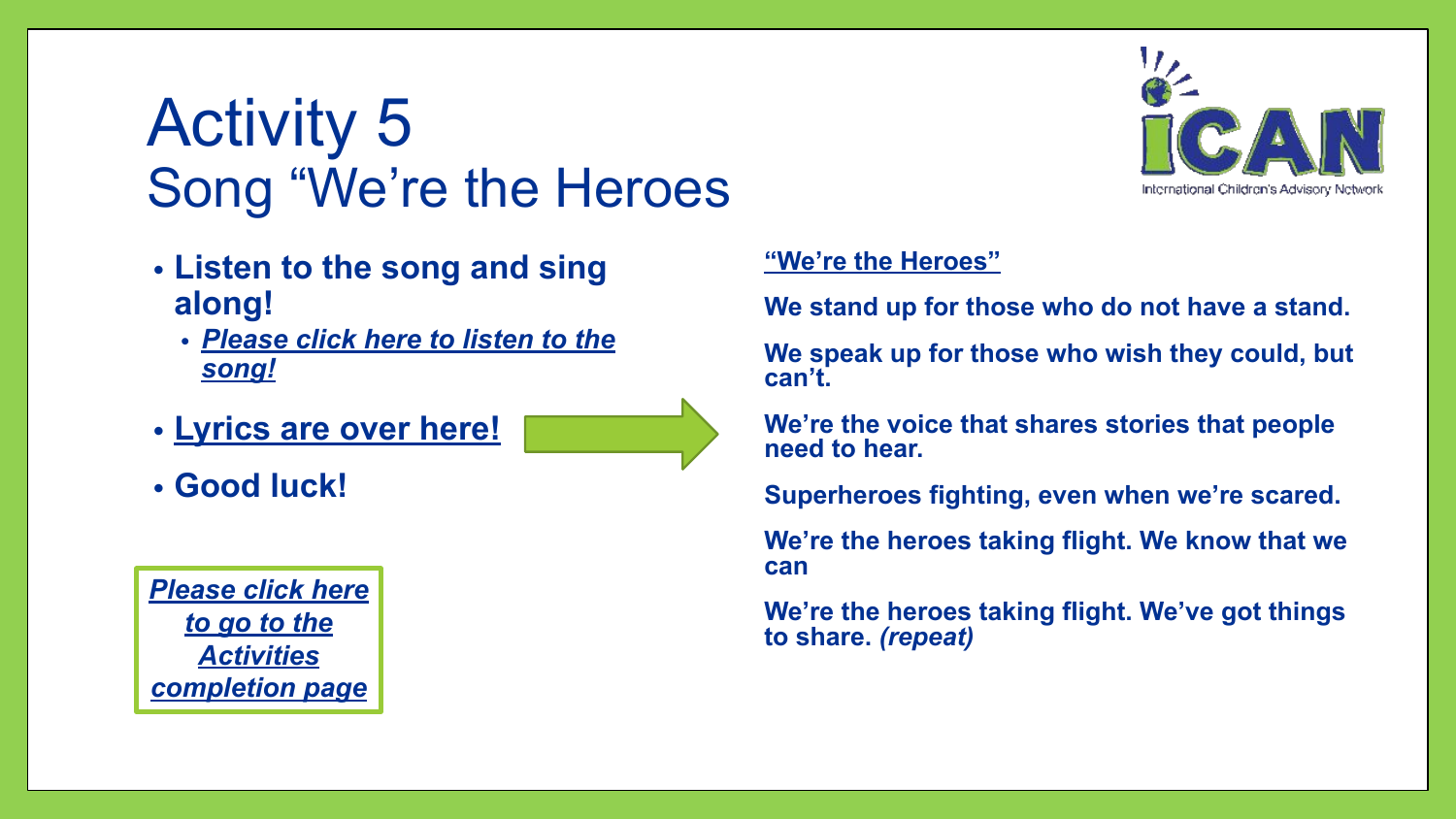# <span id="page-10-0"></span>Congratulations!



- **•You have completed the activities required for All Participants or Group Activities!**
- **•Please complete the checklist provided in the link below as proof of your activity completion!**

*[Please click here](#page-11-0) [to go to the](#page-11-0) [Activities](#page-11-0) [Checklist page](#page-11-0)*